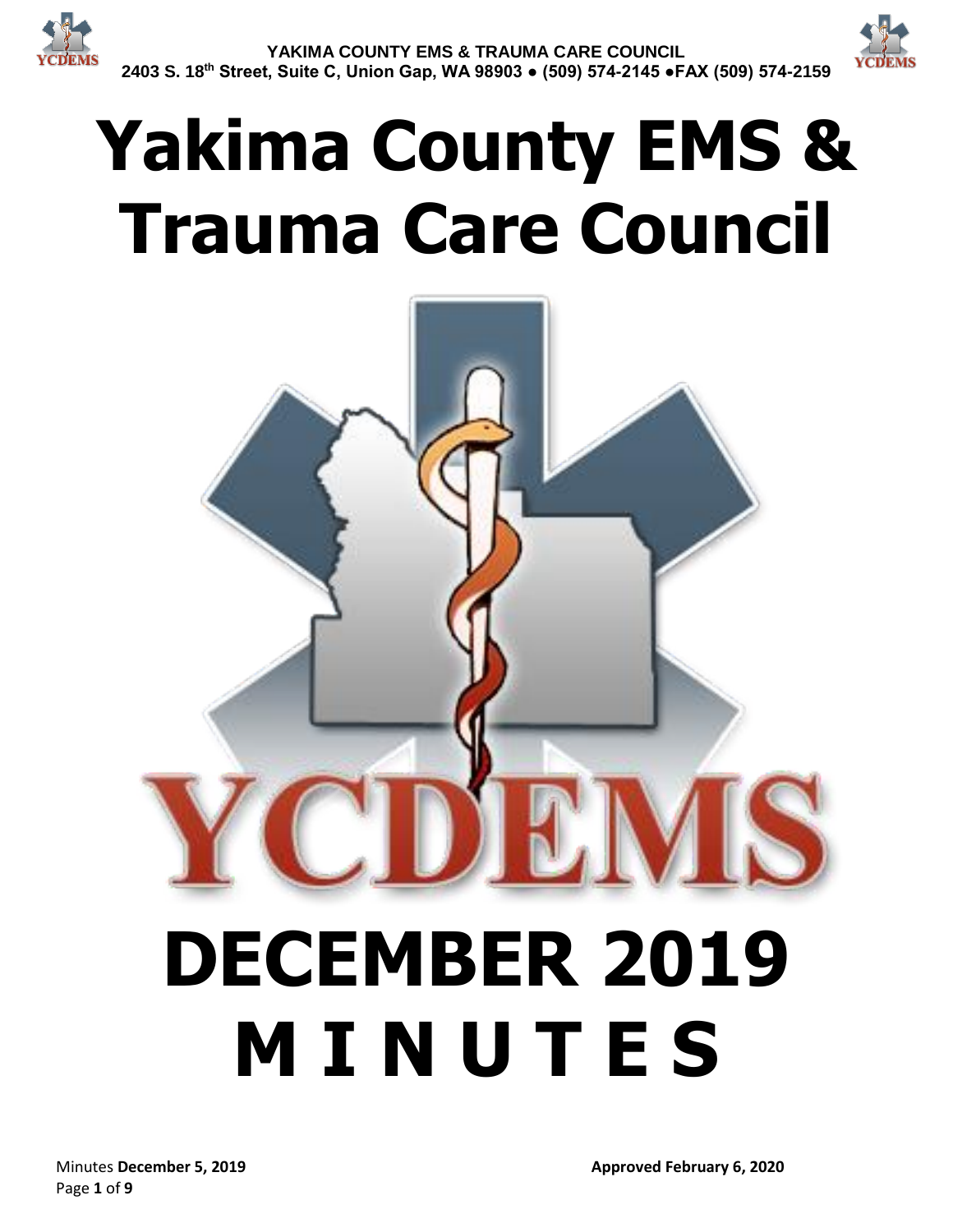



#### **Yakima County EMS & Trauma Care Council Attendance Record for January– December 2019**

|                                                                      |                                     | <b>Alternate</b>                                |   | Feb | <b>April</b> |   | <b>October</b> | Aua |   | <b>Oct</b> |   |   | <b>Dec</b> |
|----------------------------------------------------------------------|-------------------------------------|-------------------------------------------------|---|-----|--------------|---|----------------|-----|---|------------|---|---|------------|
| <b>Agency/Department</b>                                             | Representative                      |                                                 | R | А   | R            | R | A              | R   | A | R          | A | R | A          |
| Consumer                                                             | Loren Belton,<br><b>YVCOG</b>       | Open                                            |   |     |              |   |                |     |   |            |   |   |            |
| <b>Medical Control</b>                                               | Kevin Hodges MPD                    | Designee                                        |   |     |              |   |                |     |   |            |   | x |            |
| Elected Official (Fire<br>Commissioner/Mayor/City<br>Council Member) | Kay Funk, City of<br>Yakima Council | Ken Eakin, Fire<br>Commissioner,<br><b>WVFD</b> |   |     |              |   |                |     |   |            | x |   |            |
| Law Enforcement                                                      | <b>Open</b>                         | Open                                            |   |     |              |   |                |     |   |            |   |   |            |
| Yakima County Training<br>Officer's Association                      | Jim Johnston, West<br>Valley FD     | Open                                            |   |     |              |   |                |     |   |            |   |   |            |
| Yakima County 9-1-1                                                  | Brad Coughenour,<br>SunCom 911      | Stacey Garcia,<br>SunCom 911                    | Χ |     | Χ            | X |                |     |   |            | X | X |            |
| Yakima County<br>Department of Emergency                             | Tony Miller, ES<br><b>Director</b>  | Wendy Moudy,<br><b>EMS Ops</b><br>Manager       | x | X   | X            |   | Χ              |     |   | Χ          |   | x |            |
| <b>Medical Services</b>                                              | Diane Koch,<br>Secretary            | None                                            | Χ |     | Χ            | X |                |     |   | X          |   | X |            |

#### **UPPER VALLEY REPRESENTATIVES**

|                                                                            | <b>Alternate</b>                            |                                                                 |   | Feb          |   | <b>April</b> |   | <b>October</b> | Aua |   | Oct    |   |   | <b>Dec</b> |
|----------------------------------------------------------------------------|---------------------------------------------|-----------------------------------------------------------------|---|--------------|---|--------------|---|----------------|-----|---|--------|---|---|------------|
| <b>Agency/Department</b>                                                   | <b>Representative</b>                       |                                                                 | R | A            | R | A            | R | A              | R   | A | R      | А | R | А          |
| <b>Fire Service</b>                                                        | Gary Hanna, Selah<br>FD                     | Ken Frazier,<br>Gleed FD                                        | Χ | X            | X | X            |   | v<br>⋏         |     |   | Χ      |   | χ |            |
| Hospital (Nursing<br>Administration)                                       | Tammy Pettis,<br>Virginia Mason<br>Memorial | Laurie Robinson,<br>Astria Regional<br>Medical Center,<br>Chair |   | $\checkmark$ | X | x            |   | ∧              |     |   | v<br>́ | Χ | x |            |
| Ambulance Service<br>(alternate each year<br>between ambulance<br>services | Dave Lynde, AMR,<br>Past-Chair              | Brian Ireton,<br><b>ALS</b>                                     |   | v            | X | x            | Χ |                |     |   | χ      |   | v |            |

#### **LOWER VALLEY REPRESENTATIVES**

|                                      |                                   | <b>Alternate</b>                     | Feb          |   | April |   | <b>October</b> |   | Aug |   | <b>Oct</b> |              | <b>Dec</b> |  |
|--------------------------------------|-----------------------------------|--------------------------------------|--------------|---|-------|---|----------------|---|-----|---|------------|--------------|------------|--|
| <b>Agency/Department</b>             | Representative                    |                                      | R            | A | R     | A | R              | А | R   | A | R.         |              | R          |  |
| <b>Fire Service</b>                  | Tim Smith,<br>Toppenish FD        | Joel Byam, FD<br>#5, Chair-Elect     |              |   | x     | X |                | Χ |     |   |            | $\checkmark$ | χ          |  |
| Hospital (Nursing<br>Administration) | Open Astria<br>Toppenish Hospital | Open Astria<br>Sunnyside<br>Hospital |              |   |       |   |                |   |     |   |            |              |            |  |
| Ambulance Service                    | Wayne Guckert,<br><b>WSA</b>      | Ken Anderson,<br><b>SSFD</b>         | $\checkmark$ |   | x     | X |                |   |     |   |            | Χ            | Χ          |  |

#### **EX-OFFICIO MEMBERS**

| Agency/Department                                 | Representative | Feb | April | <b>October</b> | Aua | Oct | Dec |
|---------------------------------------------------|----------------|-----|-------|----------------|-----|-----|-----|
| South Central Region EMS & Trauma Care<br>Council | Zita Wiltgen   |     |       |                |     |     |     |

#### **It is the responsibility of the representative to contact his/her alternate when he/she is unable to attend the meeting.**

By-Law, Article III

1.1 Each seat will select one representative and one alternate to the Board of Directors. Each seat will be permitted one representative with one vote. Alternates vote in the absence of the regular representative. All members of the Board of Directors shall be selected prior to the annual meeting for the coming year.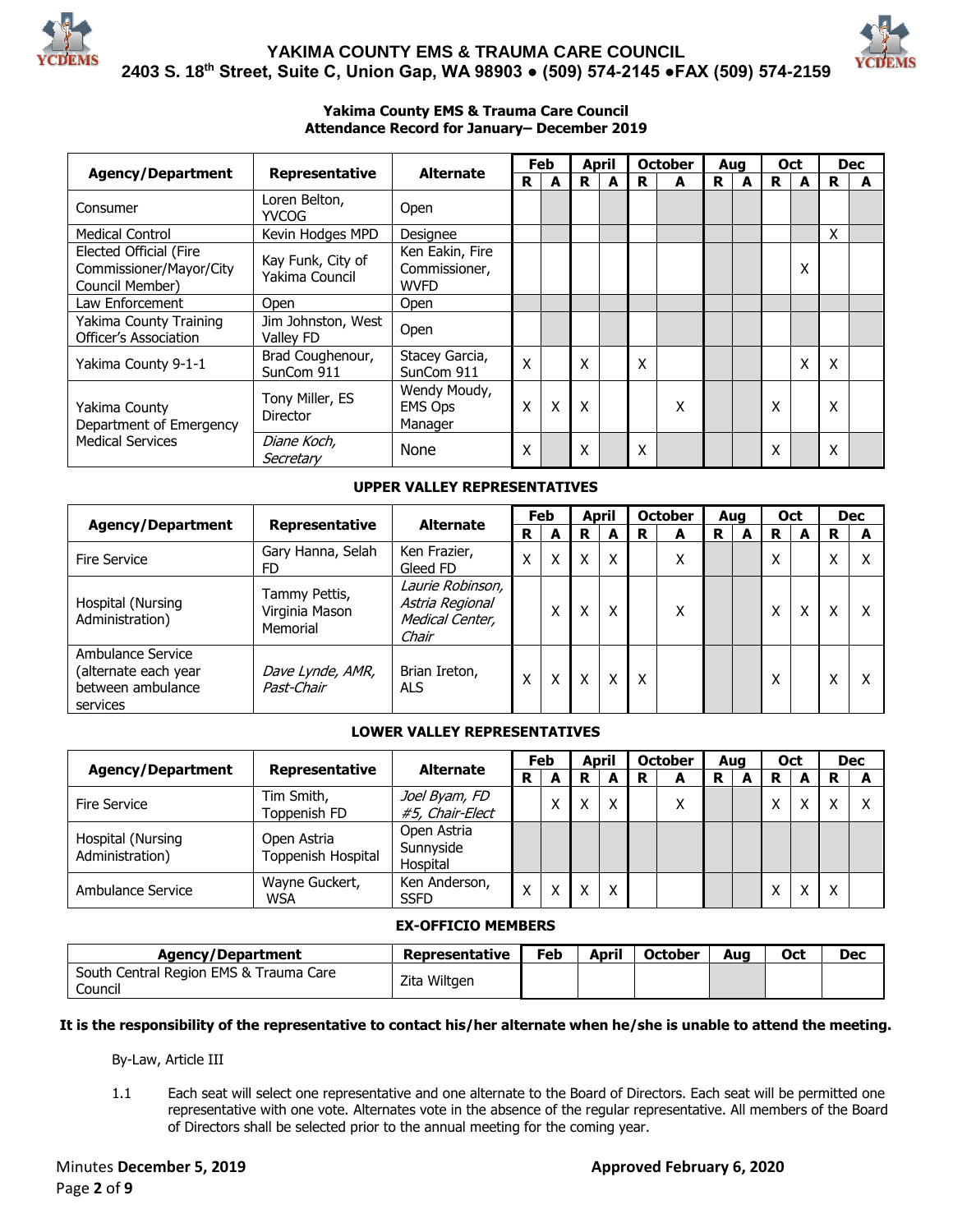



- **1. Roll call** with 13 present. Nine representatives and 4 alternates. No alternates were voting at this meeting.
- **2. Guests**: Kim Bersing, VMMH, Jenny Fry, RN, Outreach for Northcentral Washington for Airlift Northwest, Jonas Landstrom, Airlift Northwest, Aaron Markham, YFD and Paul Smith, new Emergency Services Director for Astria Health from Southcentral Oregon, has worked as a flight nurse.

# **3. Approval and correction of minutes**.

Dave Lynde moved to approve the minutes from October 3, 2019, as sent. Tony Miller seconded. Motion passed.

**4. Correspondence** – Laurie Robinson None.

# **5. Committee Reports**

# **Medical Control: Kevin Hodges**

- A. Board certified Emergency Physician from an EMS background. Certified as a paramedic in 1994 in both Oregon and Washington. Went to medical school planning to become an MPD. Medical Program Director for Benton/Franklin counties and 2 years ago picked up Adams County. Major positive improvements have been made. Was requested to come and help Yakima County on a 6 month trial basis. Has a lot to offer and will stay longer. Has gotten good feedback and tremendous amount of support from administration, agencies and providers.
- B. After being here for several months his assessment of the county is that the BLS and ILS side is remarkably well organized and consistent. For the most part, there is a great OTEP program in place and good training facilities. The ALS side has been allowed to wander a bit and allowed to operate in isolation. This leads to unusual deviations from one agency to another, and being unsure how much communication and consistency there is between the ALS agencies.
- C. There original plan was to not make changes to the protocols since they had been resubmitted by Dr. Maltz and approved in September by the State pending a few changes. The more he has learned, talked with providers and seen through the recently set up CQI Committee the more benefit will be had if changes are implemented earlier. There are practical benefits to having Yakima County protocols be in line with Benton/Franklin counties and any neighboring counties. Having a unified, up-to-date, and evidence based protocol online is a high priority. He is aware that this will mean additional training and cost and is willing to work with agencies, so that this does not crush a training budget.

The first step is to be able to measure changes, as such we have already set up an infrastructure for the Continuous Quality Improvement Committee. Developed plan and started reviewing cases. This is where he encountered some of the issues with the protocols as written as there is some ambiguity. A number of issues that can be fixed with clarification of the protocols. There will be changes for all levels of providers. The most recent changes to the protocols for Benton/Franklin was to revamp the BLS/ILS protocols to be in line with the recommendations from the MPD Council for State to improve and expand the scope of practice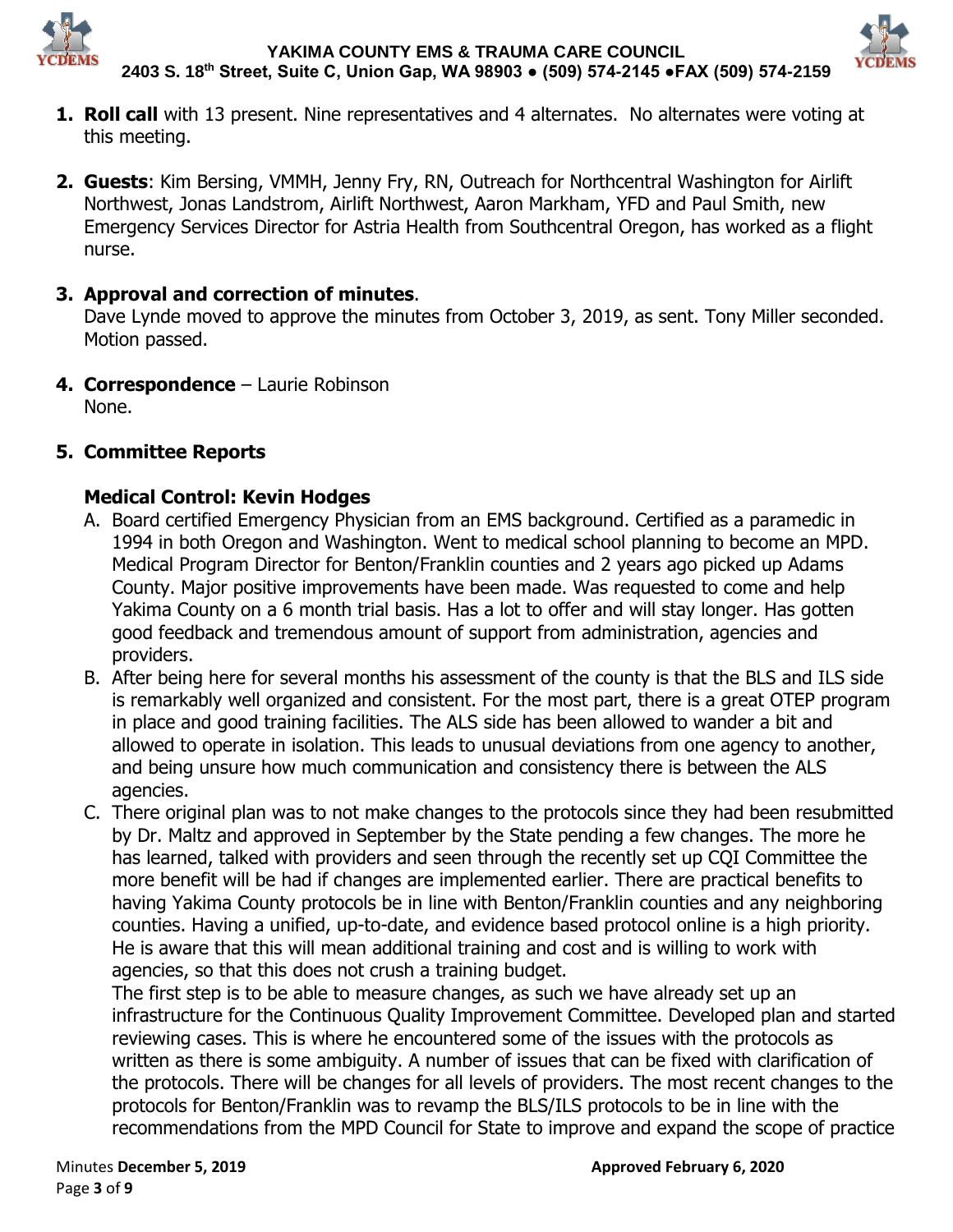



for BLS/ILS providers (i.e., Zofran, Benadryl, Epinephrine, and assisting with other medications, BLS pre-hospital 12-leads).

- D. Discussed the need for being able to measure our successes. For example a cardiac arrest in Benton County went from 20% chance of walking out of the hospital to 58% county wide. There are some places in the county where a witnessed arrest is approaching 85%. Measuring the system is how we know where improvements are needed. MPD meeting at least quarterly or more often during transition periods. Expects demands on his time to be greater during this transition time.
- E. Changes in equipment certain medications that may be recommended/added. Equipment recommendations: I-gel supraglottic airways rather than Kings. Statistically significant I-gel looking at early. Mechanical CPR devices especially in the more rural areas. Transporting agencies standardizing ventilators. 12-Lead monitors for BLS providers. Phasing out/in equipment purchases over time, as items need to be replaced.

# **Regional Council: Dave Lynde**

- A. Regional training committee meeting will be on January 23rd.
	- Distribution of training grant dollars. This was decided several years ago and was based on how many EMTs each county has on OTEP. More focus at the State on what you are doing to fund underserved/underrepresented agencies. The state wants justification and explanation on how funds are being distributed and why.
- B. CQI SWAT analysis at the county level to be sent to the Region. This will be to find best practices, where the holes for a state-wide data guidance. This way we would know who is getting the data, what the expectation is, what elements are for a good defensible CQI program. Goal to complete by June.
- C. PCPs are nearly finished at Regional level and will be moving forward to State for approval.
- D. Washington Coverdell Stroke Grant Awards

Link:

[https://www.doh.wa.gov/ForPublicHealthandHealthcareProviders/EmergencyMedicalServicesEMSSystems/Emerge](https://www.doh.wa.gov/ForPublicHealthandHealthcareProviders/EmergencyMedicalServicesEMSSystems/EmergencyCardiacandStrokeSystem/CoverdellStrokeProgram) [ncyCardiacandStrokeSystem/CoverdellStrokeProgram](https://www.doh.wa.gov/ForPublicHealthandHealthcareProviders/EmergencyMedicalServicesEMSSystems/EmergencyCardiacandStrokeSystem/CoverdellStrokeProgram)

The goals of the program are to:

- Support EMS, hospitals, and other healthcare providers to do data-driven quality improvement.
- Provide training to increase workforce knowledge and expertise videos are being developed for EMS staff. The videos will include information on why we need to gather data, why we use FAST and LAMS. Dr. Hodges will be contacted (if he hasn't already) as they want local faces in the videos. In the South Central Region we have some of the worst for survival rates for strokes. Part of this is because we have a lot people arriving by private vehicle. Trying to get a canned message that all of the participants in the system can send out.
- Strengthen our state stroke system.
- Build an integrated stroke registry using existing data sources that links EMS, hospital, and post-acute data to measure performance and outcomes across the system.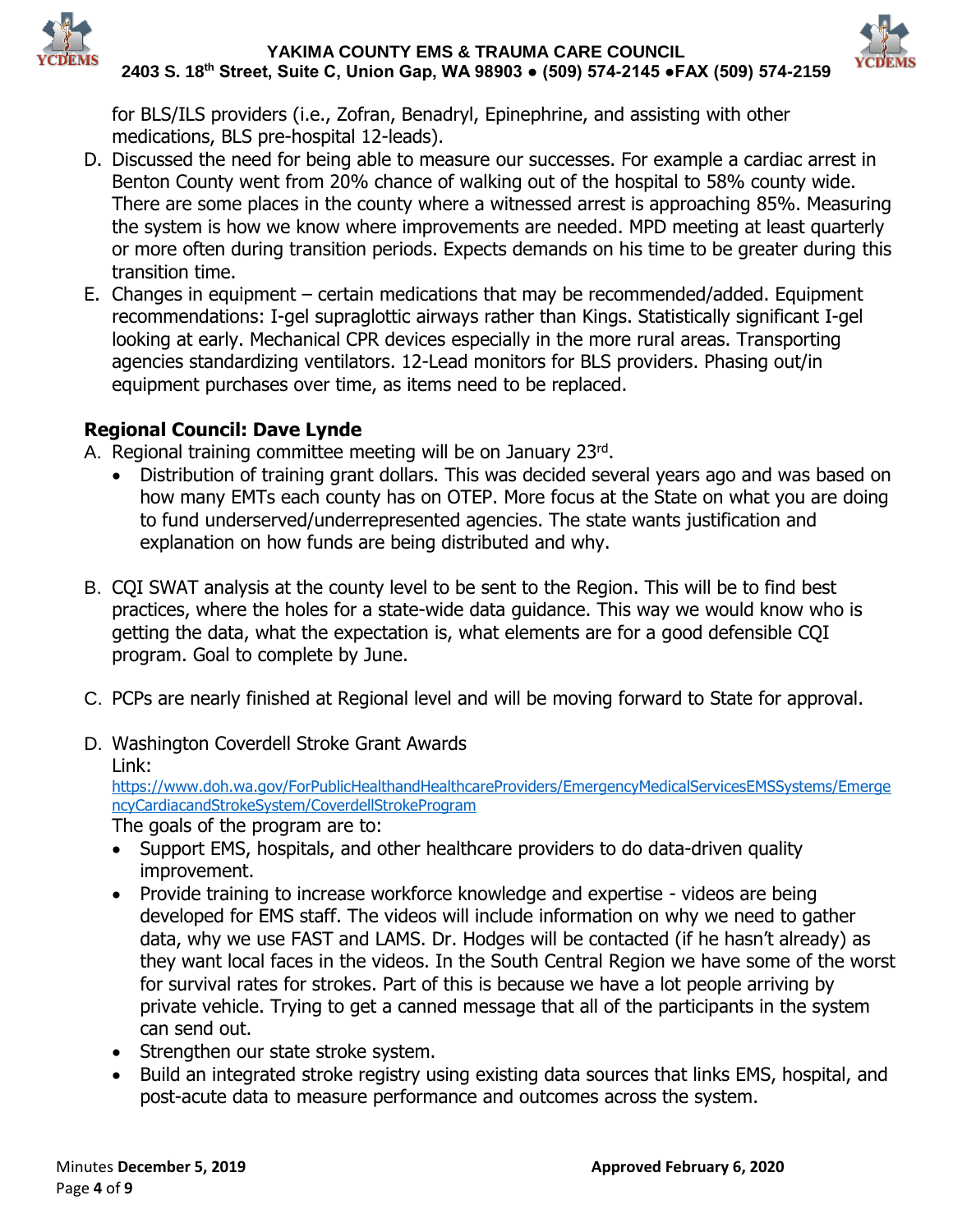



- Education the public and care providers on the signs and symptoms of stroke, and the importance of time to treatment and calling 9-1-1 at the first signs of stroke.
- E. December  $18<sup>th</sup>$  is the next WAC meeting. The 2020 schedule is available on line at: [https://www.doh.wa.gov/ForPublicHealthandHealthcareProviders/EmergencyMedicalServicesE](https://www.doh.wa.gov/ForPublicHealthandHealthcareProviders/EmergencyMedicalServicesEMSSystems/RulesDevelopment) [MSSystems/RulesDevelopment](https://www.doh.wa.gov/ForPublicHealthandHealthcareProviders/EmergencyMedicalServicesEMSSystems/RulesDevelopment) and this does include a link for Go to Meeting. Items that have been finalized are also available on this page and may be found towards the bottom of the page, so you can see where the rules are headed.
- F. The American College of Surgeons There were public forums and one more has been added. December  $12<sup>th</sup>$ , 10 am  $-1$  pm in Wenatchee.
- G. State Committee Reports: RAC canceled

State Steering Committee met. Cardiac/Stroke TAC gave report registry. Pediatric TAC gave report. The State has set the following priorities:

1. Certificate of Need, reduce the backlog of applications already on their desks.

2. Behavioral Health long wait for EMS, long stays in the ED due to no place on floors, affects surge capacity. DOH is working with other agencies to come up with solutions. 3. EMS & Trauma Forums: 4 to 5 forums being held. GAP Analysis, How to Guide, and

Telemedicine consultant.

Pediatric TAC is working with groups from Portland and national group "stop at 4" for window falls. Campaign will launch in the spring.

January 15, 2020 and March 18, 2020 meetings have been moved Highline College in Des Moines, WA

H. Yesterday the REDi Healthcare Coalition released guidelines. There are 2 pages that are of interest to EMS. Please contact Dave Lynde for the information at [david.lynde@amr.net](mailto:david.lynde@amr.net)

**SunCom 911 – Brad Coughenour** – The State has finally started the state-wide research on true cost of 911 calls from the time the person calls 911 until officer/EMS actually arrive at door. When completed it will be reported to the legislature.

Adopted hardware piece for rapid SOS. The training on this has just been completed. Rapid SOS is another software program to use if citizen has medical ID, is autistic, elderly etcetera that we can reach in and find information regarding that person. The one caveat is that the person/family needs to enter the information.

**9 of 14 call takers**. Two new call takers coming on this weekend and 2 more next weekend.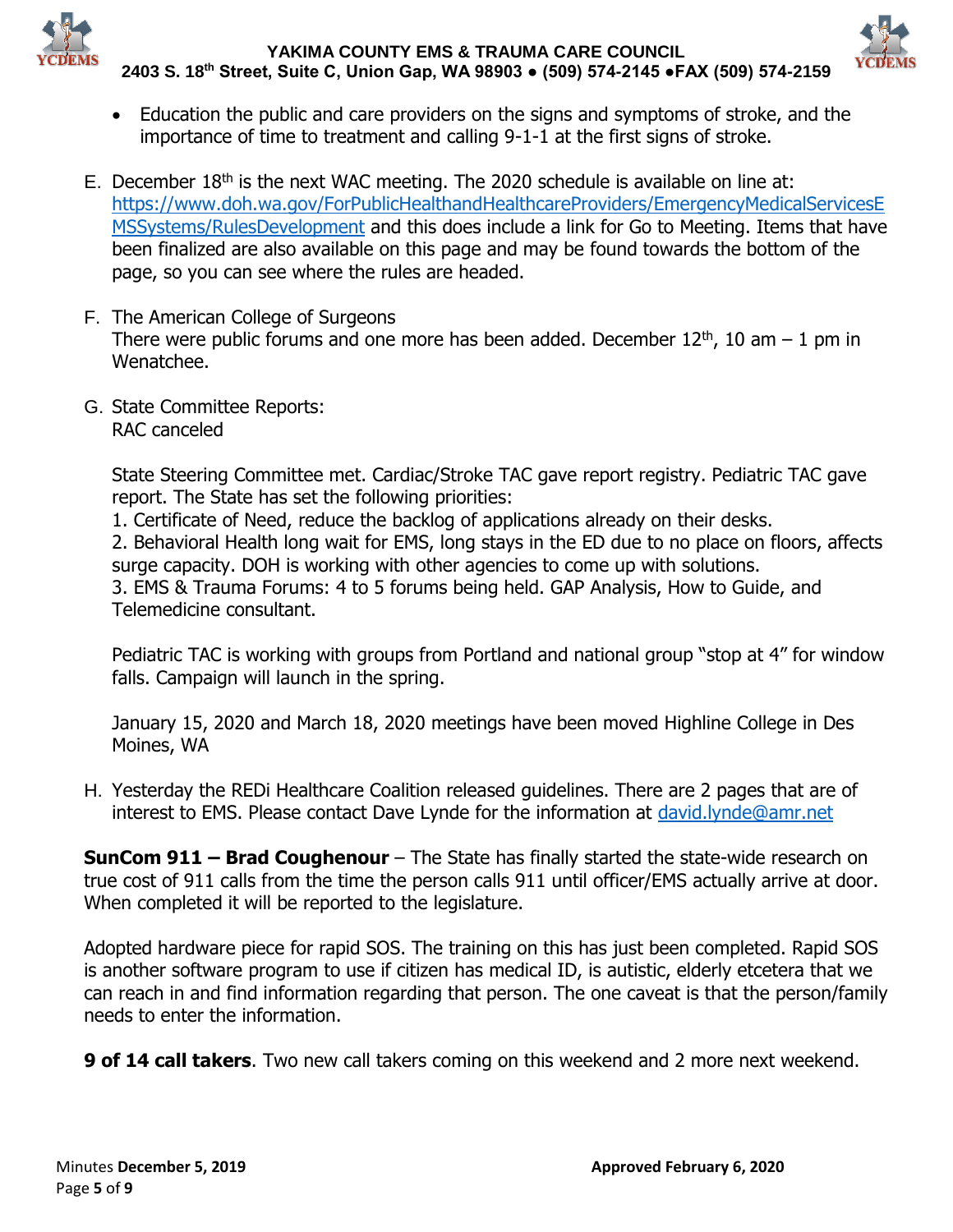



Question on whether a report can be run on to show how many times when ambulance only is dispatched for ground level falls and then the ambulance service requests a fire response. This makes the on scene time longer. We need to look at data. Will see if there is a way to pull the numbers.

# **Department of EMS: Tony Miller**

- A. EMT starting January 6<sup>th</sup> with 22 students. Orientation December 14<sup>th</sup>. Steve Smith is the SEI and Jeremy Rodriguez is the SEI candidate.
- B. Purchased  $$30,000$  worth of equipment for MCI truck. Will be in service January  $1<sup>st</sup>$ . Once the vehicle is in-service, there will be some in-service training.
- C. Training report September-October, we provided 366 students with 70 hours of training. Report attached.

# **6. Old Business:**

A. County Operating Procedures Update – Dave Lynde/Tony Miller Only a few responses were received. This will be tabled until after the Regional PCPs have been approved and the new MPD has reviewed and has input into the COPs.

Discussion followed on:

The MCI COP which needs to be updated to meet National Standards. Do not having newly hired folks performing above current certification. Make sure it is very clear.

The State is looking at options regarding having a "lead Paramedic" vs "Paramedic". Each county is requiring something different. The State would like to standardize this.

B. Trauma Response Times and Area Maps-GIS Maps from County Update – Dave Lynde/Tony Miller

Requested changes were submitted to Yakima County GIS for Gleed (Yakima Co Fire District #6) and Yakima County Fire District 5. Once done, then the response areas will be highlighted and sent to each fire chief for approval.

# **7. New Business:**

A. Elections for Chair-Elect, Secretary the following were nominated:

Chair-Elect: Wayne Guckert (Chair for 2021)

Secretary: Diane Koch

A motion was made to accept the nominations as presented by Dave Lynde and seconded by Tammy Pettis. Motion carried.

Joel Byam is the Chair for 2020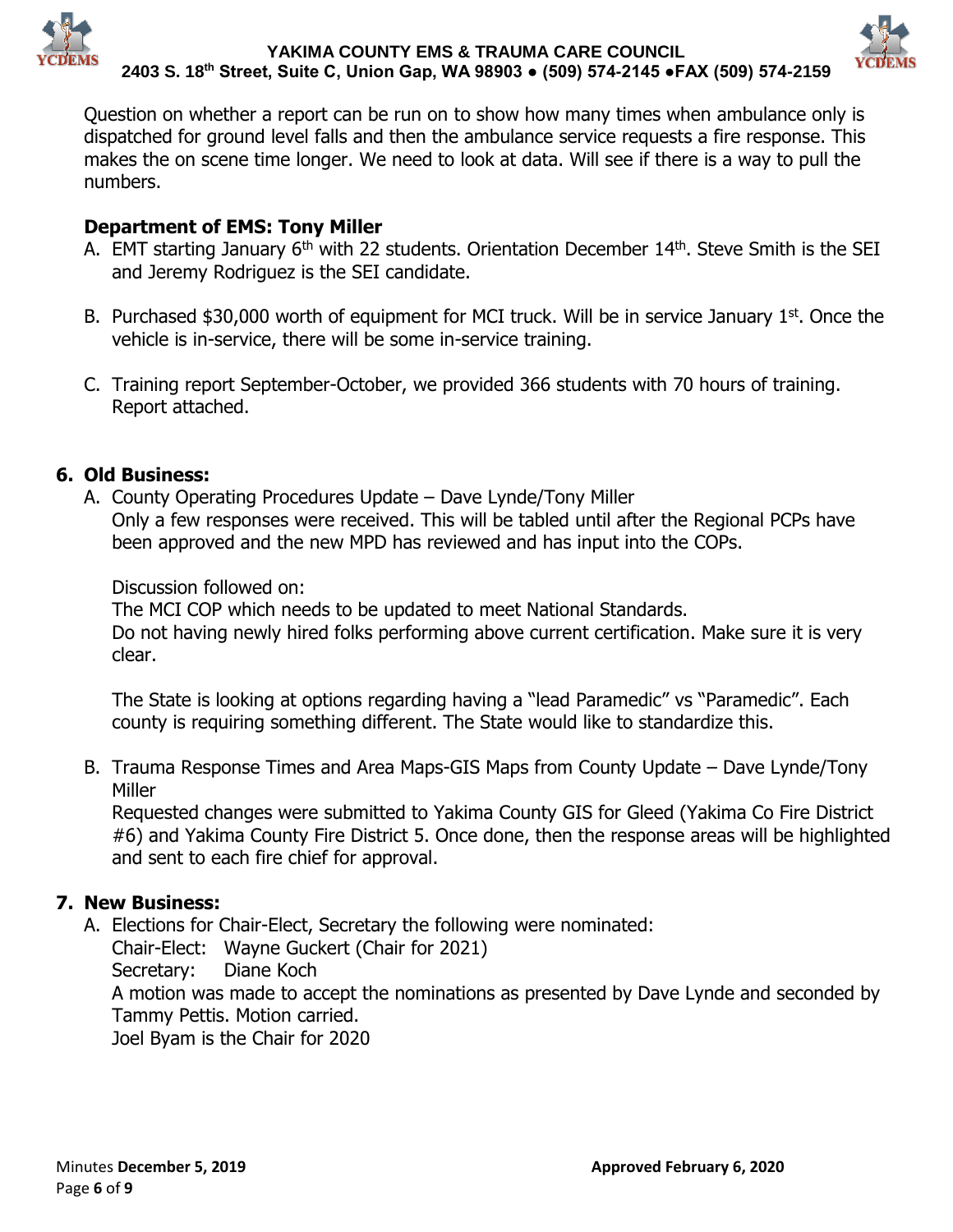



B. Tammy Pettis is the current EMS Council hospital representative to the EMS Administrative Board. Her appoint expires on 12/31/2019. Dave Lynde made a motion to re-appoint Tammy Pettis to the EMS Administrative Board, seconded by Tony Miller. Motion carried.

# **8. Good of the Order – none**

- **9.** The next meeting will be **February 6, 2020 at 1:30 pm,** Yakima County Department of Emergency Medical Services, 2403 S. 18th Street, Union Gap, Classroom B.
- **10.** Meeting adjourned. Dave Lynde motioned, Laurie Robinson seconded. Motion carried.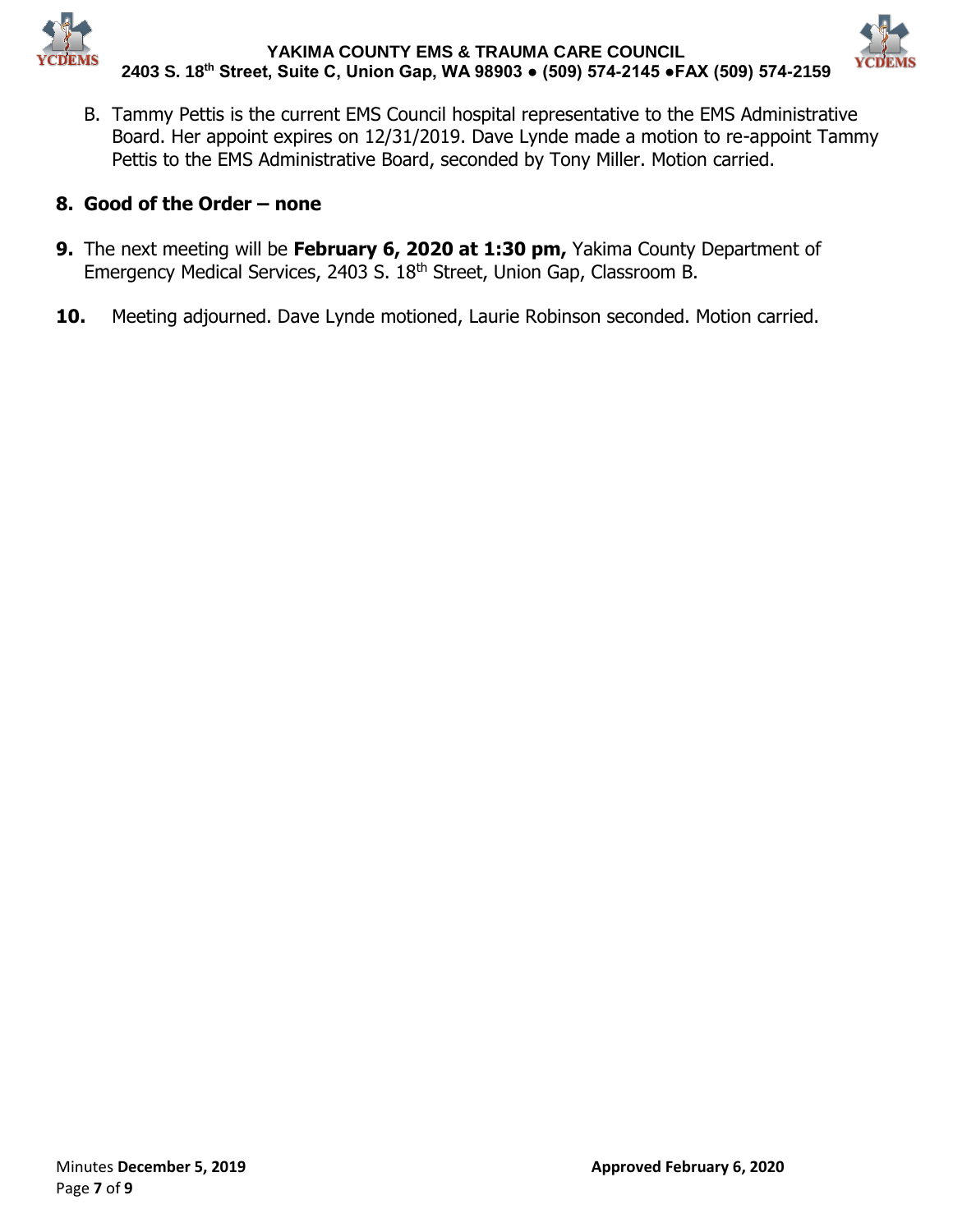



 $\mathsf{l}$ 

### **Yakima County EMS and Trauma Care Council Bi-Monthly 2019 Training Report Months: September 1, 2019 - October 31, 2019**

### **OTEP CLASSES**

| <b>Date</b> | <b>Class</b>                                             | Location                              | <b>Students</b> | <b>Hours</b>   |
|-------------|----------------------------------------------------------|---------------------------------------|-----------------|----------------|
|             | 2019 Skills Workshop A (Mod 1 & 2)                       |                                       | 9               | 2              |
| 9/16/2019   | <b>Makeups</b><br>2019 Skills Workshop B (Mod 3 & 4)     | Yakima FD, Station #95                |                 |                |
|             | <b>Makeups</b>                                           |                                       | 11              | $\overline{2}$ |
|             | 2019 Skills Workshop A (Mod 1 & 2)                       |                                       | 9               | $\overline{2}$ |
| 9/19/2019   | <b>Makeups</b>                                           | Yakima FD, Station #95                |                 |                |
|             | 2019 Skills Workshop B (Mod 3 & 4)<br><b>Makeups</b>     |                                       | 16              | $\overline{2}$ |
|             | 2019 Skills Workshop A (Mod 1 & 2)                       |                                       | 10              | $\overline{2}$ |
| 9/20/2019   | <b>Makeups</b>                                           | Yakima FD, Station #95                |                 |                |
|             | 2019 Skills Workshop B (Mod 3 & 4)<br><b>Makeups</b>     |                                       | 10              | 2              |
|             | 2019 ILS Workshop C                                      |                                       | 4               | $\overline{2}$ |
| 9/25/2019   | 2019 Workshop C (Mod 5&6 Skills)                         | GCFD#8 @ Mattawa                      | 9               | $\overline{2}$ |
| 10/1/2019   | 2019 Skills Workshop C (Mod 5&6)                         | West Valley FD, St #51 - Day Drill    | 10              | $\overline{2}$ |
| 10/2/2019   | 2019 Skills Workshop C (Mod 5&6)                         | Selah FD, St #21&22 @ 21              | 20              | $\overline{2}$ |
| 10/2/2019   | 2019 Skills Workshop C (Mod 5&6)                         | Selah FD, St #24&26 @ 24              | $\overline{7}$  | $\overline{2}$ |
| 10/3/2019   | 2019 Skills Workshop C (Mod 5&6)                         | Yakima Training Center FD             | 14              | $\overline{2}$ |
| 10/3/2019   | 2019 Skills Workshop C (Mod5&6)<br>FD #5, St#15 @ Mabton |                                       | $\overline{7}$  | $\overline{2}$ |
| 10/3/2019   | 2019 Skills Workshop C (Mod5&6)                          | FD #5, St#3 & St#4 @ Harrah           | 10              | $\overline{2}$ |
| 10/7/2019   | 2019 Skills Workshop C (Mod5&6)                          | FD #5, St#1 White Swan                | 6               | $\overline{2}$ |
| 10/8/2019   | 2019 Skills Workshop C (Mod5&6)                          | FD #5, St#10 @ Zillah                 | 15              | $\overline{2}$ |
| 10/9/2019   | 2019 Skills Workshop C (Mod 5&6)                         | West Valley FD, St #51                | 22              | $\overline{2}$ |
| 10/9/2019   | 2019 Skills Workshop C (Mod 5&6)                         | West Valley FD, St #53                | 5               | $\overline{2}$ |
| 10/10/2019  | 2019 Skills Workshop C (Mod5&6)                          | FD #5, St#9 @ Toppenish               | 10              | $\overline{2}$ |
| 10/15/2019  | 2019 Skills Workshop C (Mod 5&6)                         | KCFD#2 @ Bickleton                    | $\overline{7}$  | $\overline{2}$ |
| 10/15/2019  | 2019 Skills Workshop C (Mod 5&6)                         | Nile FD                               | 10              | $\overline{2}$ |
| 10/16/2019  | 2019 Skills Workshop C (Mod5&6)                          | FD #5, St#14 @ Grandview              | 10              | $\overline{2}$ |
| 10/17/2019  | 2019 Skills Workshop C (Mod5&6)                          | FD #5, St#6 @ Wapato                  | 8               | $\overline{2}$ |
| 10/22/2019  | 2019 Skills Workshop C (Mod 5&6)                         | Naches FD                             | 18              | $\overline{2}$ |
| 10/22/2019  | 2019 Skills Workshop C (Mod5&6)                          | FD #5, St#11, St#12 & St#16 @ Outlook | 14              | $\overline{2}$ |
| 10/23/2019  | 2019 Skills Workshop C (Mod5&6)                          | FD #5, St#13 @ Sunnyside              | 23              | $\overline{2}$ |
| 10/23/2019  | 2019 Skills Workshop C (Mod 5&6)                         | West Valley FD, St #52                | 17              | $\overline{2}$ |
| 10/23/2019  | 2019 Skills Workshop C (Mod 5&6)                         | West Valley FD, St #54                | $\overline{7}$  | $\overline{2}$ |
| 10/24/2019  | 2019 Skills Workshop C (Mod 5&6)                         | Yakima Training Center FD             | $\overline{7}$  | $\overline{2}$ |
| 10/28/2019  | 2019 Skills Workshop C (Mod5&6)                          | FD #5, St#5 & 7 @ Sawyer              | 20              | $\overline{2}$ |
|             |                                                          | <b>TOTALS</b>                         | 345             | 60.0           |
|             |                                                          | <b>AVERAGES</b>                       | 11.50           | 2.00           |